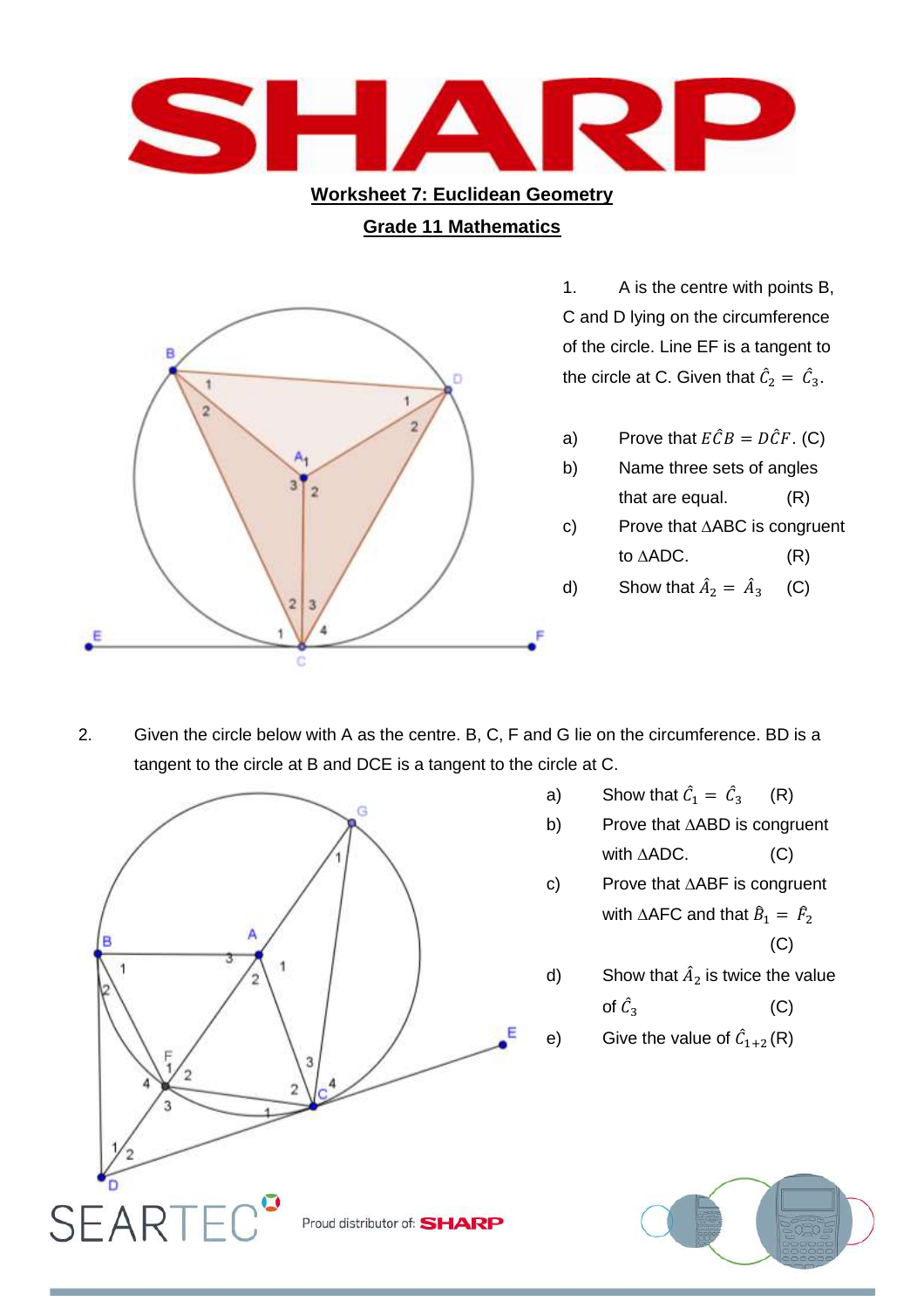3. Given below is the circle with Centre at A with B, C and D on the circumference of the circle.



Given that  $\hat{D} = x$  and that EF is a tangent to the circle at B.

- a) Determine  $\hat{A}_1$  and  $\hat{CBE}$  in terms of  $x$ .  $(R)$
- b) Determine the value of  $\hat{C}_1$  in terms of  $x$ . (C)
- c) Prove that  $\widehat{B}_{1+2}$  is a 90° angle. (C)
- d) Prove that AE is the diameter of a circle around ∆ABE. (P)

4. Given the circle below with A as the centre. Points B, D, E, G and H lie on the circumference of the circle. EC is a tangent to the circle at E and DC is a tangent to the circle at D. C is the



- a) Prove that  $\widehat{G}_1 = \widehat{E_1}$ . (C)
- b) Prove that AECD is a square. (P)
- c) Prove that GH is parallel to ED. (C)
- d) If EH were joined, prove that DEHG is a square. (P)
- e) Prove that ∆CEF and ∆CDF are congruent. (C)



Proud distributor of: **SHARP** 

**SEARTEC<sup>°</sup>**